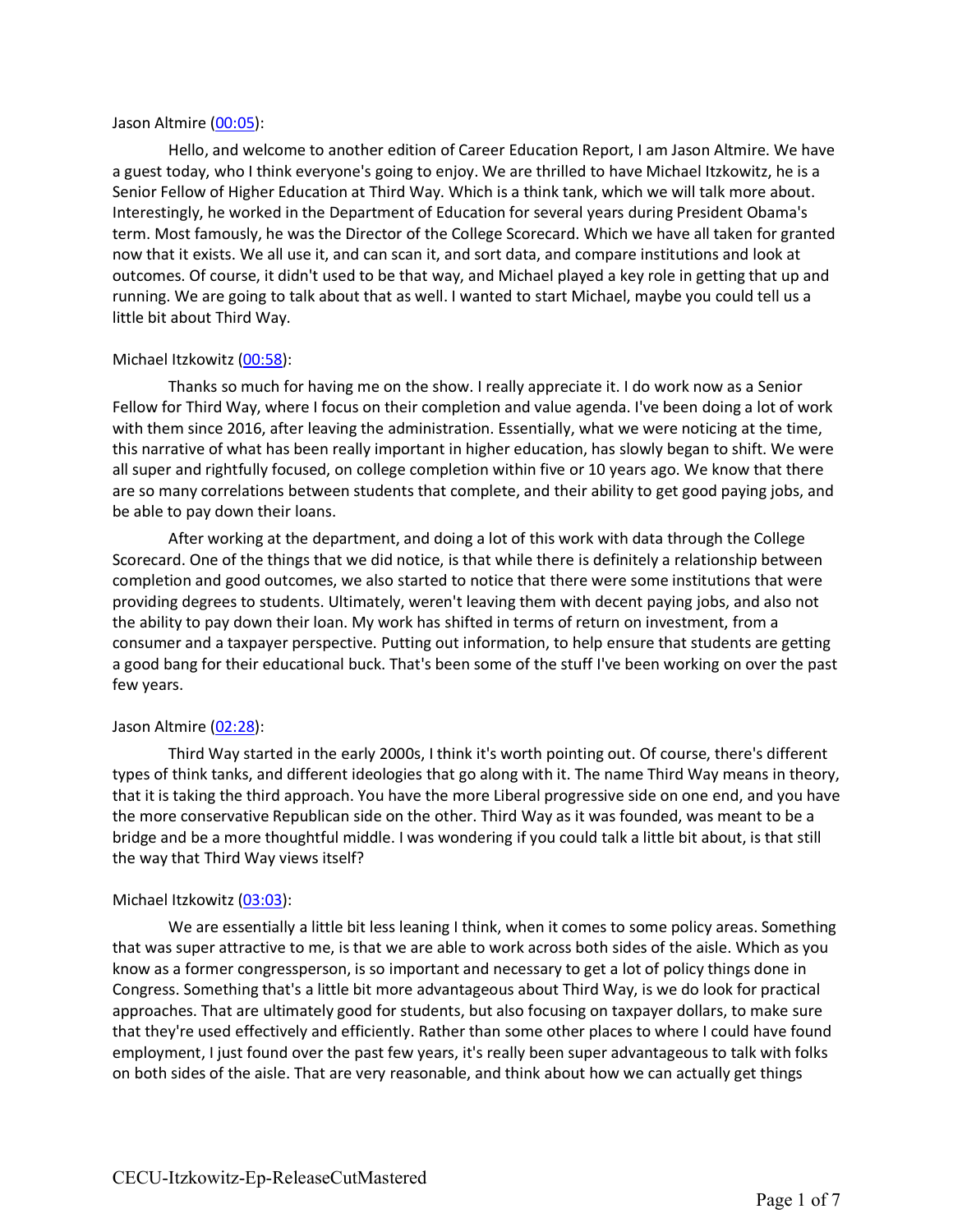done. Really working across the aisle, is something that we focus on. I think that we try to do as effectively as possible.

### Jason Altmire (04:01):

Our audience are folks of course, who pay attention acutely to higher education. Many of them are interested in issues related to the proprietary sector, but higher education more generally. Not all of them of our listeners are active on social media, I would guess. For those of you that are, I would highly recommend you follow Michael. He is really considered to be the guru, of the College Scorecard of data analysis. He's come up with a return on investment metric, that has gotten a lot of media coverage. I wonder Michael, if you could talk about when you ran the data. Why you did it with regard to looking at return on investment, for students and for taxpayers, what you found in where you foresee that going in the future?

# Michael Itzkowitz (04:50):

One of the things that we hear about all the time, and we're going to continue to hear about. Rightfully so, is that there is about \$1.7 trillion in debt. We hear a lot of these horror stories, where students are entering programs. A lot of them aren't finishing the programs. Some of them do finish the programs, but they're ultimately just struggling to earn enough to be able to reasonably pay down the student debt over time. We know that it's really been a consumer issue that's on everyone's mind, especially heating up over the past couple years. A lot of this, we see that certain institutions and certain programs, ultimately will lead students with a better chance to have a good ROI or return on an investment. I wanted to use the data that we've been putting out for years, to figure out how can we best do this.

I don't think that there's a complete right way to do this with any metric, but we're really giving our best shot. One of the things that we've looked at, is how much are students actually paying out of pocket? I'll just tell folks, what we call our metric is the price to earnings premium. It's something that you probably heard in the stock market. The thought process was if stock analyst can evaluate a stock, why can't college consumers evaluate the potential ROI, that they might get after making one of the biggest investments of their life? One of the things that we can look at, is how much are they actually paying out of pocket? It's something in higher ed that we call net price. It's how much are students paying, after all grants and scholarships are deducted.

It's their actual money that they're paying, that can either be used through student debt. You can finance it through that, or you can actually use personal finances, but it's the money that you're paying year after year to obtain a credential. The other thing that I wanted to look at is, we also know that the number one reason year after year that students attend college. Whether that be a career college, or a more traditional college. Whether you're studying to be a social worker or a welder, is to get a good paying job that provides you for a financially secure future. The survey results just are consistently. This is the number one reason, whether we like it or agree with it or not, why folks are attending and enrolling in post secondary education. We have data available that shows, what's the actual earnings boost that they're getting. Whether they're attending University of Georgia, in comparison to someone who lives in the state of Georgia. With a high school diploma, but no college experience. Are they actually getting a boost by attending this specific institution?

Now we even have more data to say, if I'm studying social worker engineering at University of Georgia, how much are students making then? You can actually see this and compare this, to someone who has a high school diploma, but no college experience whatsoever. I consider that a earnings premium. Just to give you a short example how this may work in a hypothetical situation, let's just say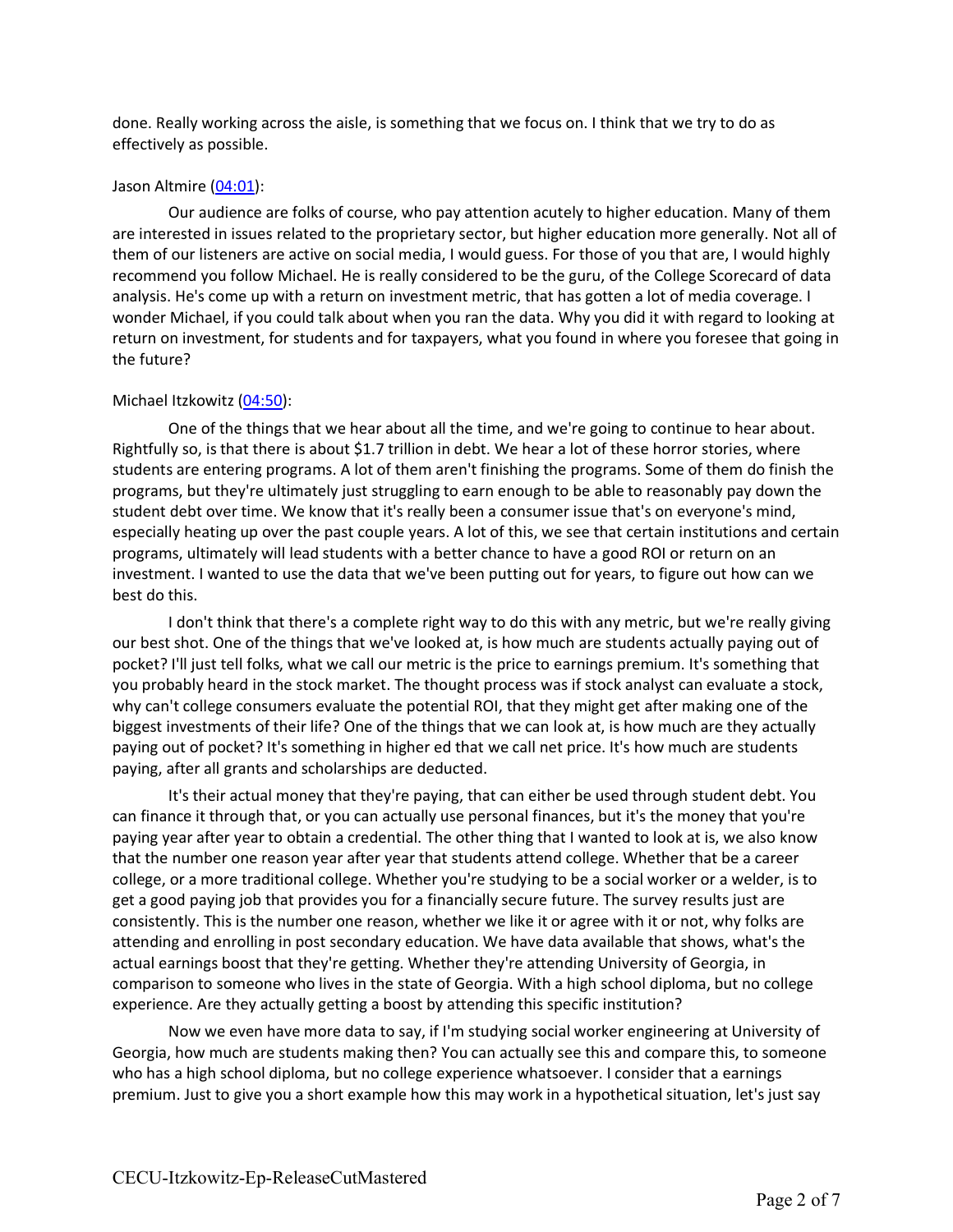you spend \$15,000 a year to attend university of Georgia out of pocket. You typically would take four years. We know it's a little bit longer. National Student Clearinghouse, is just about 5.1 years to get a bachelor's degree. Let's just say you pay four years out of pocket, \$15,000 a year. It's going to cost you about \$60,000 out of pocket, to get that four year degree. Sounds like a lot of money, and it is a lot of money.

It's a huge investment. However, if you're getting a earnings boost, you can quickly make that back. I actually use data to look at former University of Georgia students to say, if they have a \$20,000 earnings boost, they're making \$20,000 more than someone in Georgia, with only a high school diploma but no college experience. That's their earnings boost is \$20,000, by attending that institution. If it costs them \$60,000 to obtain that four year diploma, they can use that \$20,000 to recoup those costs within three years. It's \$20,000 times three years. They are already earning that earnings boost. Anything after that is really an ROI, that they'll be able to carry on with them for their lifetime. That's the essence of the price to earnings premium. Is figuring out how much a certain school or degree might cost, relative to the earnings boost that it provides a student, to calculate how long it's going to take them to recoup their costs.

## Jason Altmire (09:12):

You broke that down in a number of ways. One of the ways you broke it down was by sector. The public sector, the private, nonprofit, and the for-profit sector. When you first came out with this a few months back, a lot was made about your results relating to the for-profit sector. I was wondering if you could talk about what did you find, with regards to return on investment for students attending forprofit schools?

### Michael Itzkowitz (09:38):

First I just want to say, the overall finding of this is college is still worth it. We found that 63% of all institutions provide enough of a earnings boost, to allow students to recoup their educational costs within five years or less. Very quickly. That's encouraging. The verdict is still out, in terms of generally obtaining a postsecondary degree. We also know that a heavy majority of jobs, require some postsecondary education nowadays. We did see differences in breakdown by sector, and some of them were disproportionately better. Quote unquote, better. Or quote unquote, discouraging more than the other. Just for example, one of the ways that we do our calculation, is we do have a category called no ROI. Basically we measure the earnings of students, 10 years after they've enrolled in an institution. How much are you making 10 years after you've initially enrolled? Whether that be a trade school, or a community college, or a four year school. How much is your average student making, your typical student?

If they are making less than the average high school graduate, in the state where their institutions located, we call that no ROI. Now at public and private nonprofits, we saw that only 4% of public and private nonprofits, led the majority of their students earning less than the average high school graduate, 10 years after they've initially enrolled. That means that 96% of those schools, are showing at least some ROI for their students. One thing that did pop out, is that we also saw that there were 51% of for-profit institutions in our sample, that left the majority of students still earning less than the average high school graduate, in their state even 10 years after they've enrolled. I think that that's a whopping number that caught a lot of people's attention, just because it did happen to be the majority of schools within that specific sector.

#### Jason Altmire (11:37):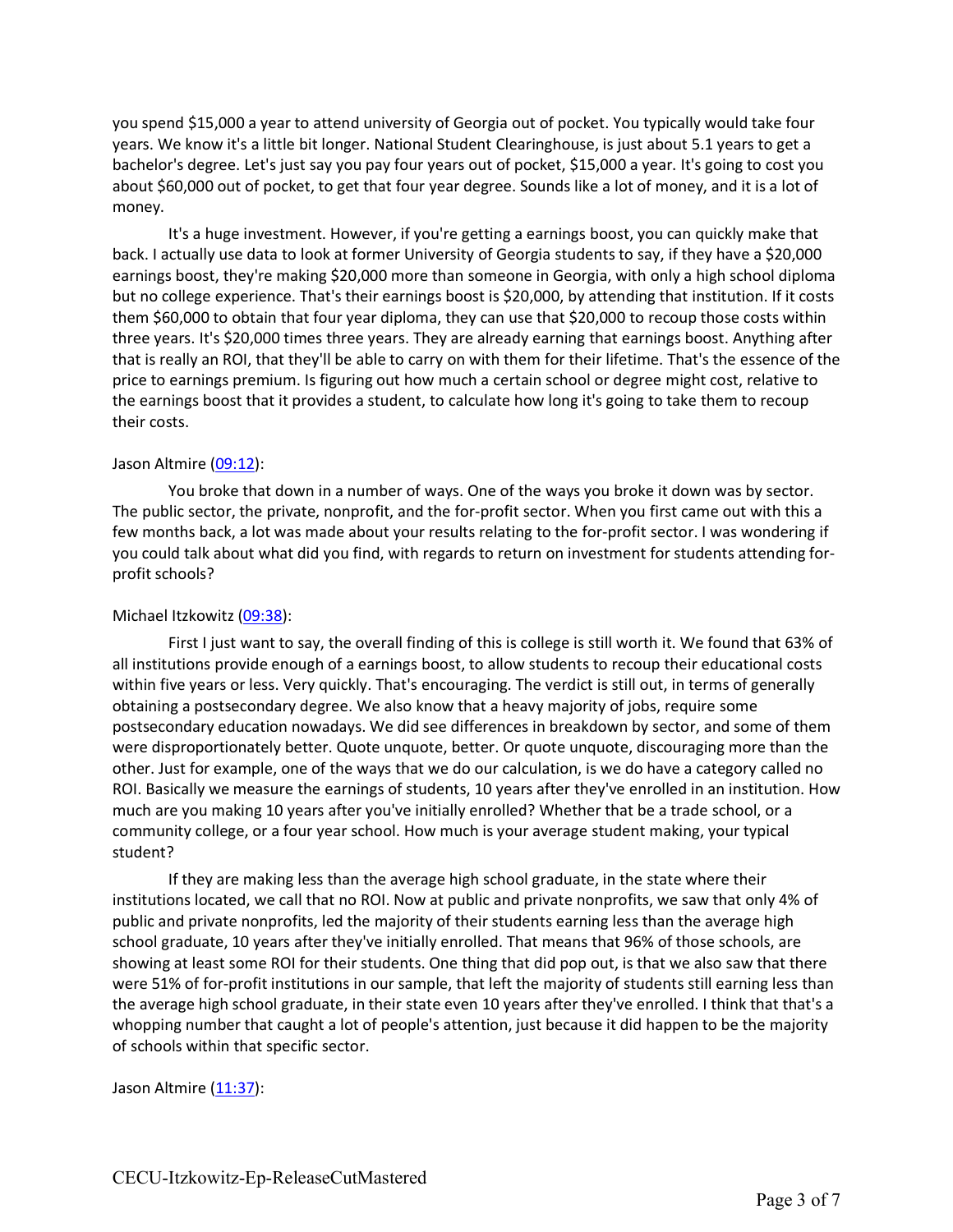You mentioned in the narrative that goes along with your study, that there is a argument that could be made with regard to cosmetology programs on unreported income. Our listeners are certainly familiar with that issue. It involves graduates of cosmetology schools, not reporting tips and those types of earnings. Therefore, when the IRS or a researcher like Michael would look at their earnings data, it's actually underreported. You mentioned in your study, that that is a legitimate public policy debate that occurs. There's also the discussion about cosmetologists, needing to build a client base. Taking some time after they graduate... They don't earn a lot in the beginning, but they build a client base and earn more later on. Leads me to ask, when you say 51% of for-profit schools have no ROI at any point. They never make up that money, that was initially invested in their education. Do you have an idea approximately, what percentage of those schools were cosmetology schools?

## Michael Itzkowitz (12:47):

One of the things that we were able to break down, was to actually look at programmatic data. We know that not every school, maybe more cosmetology schools than others, they offer multiple programs. We actually have earnings on cosmetology schools themself. I did run the same analysis, looking at 38,000 college programs. To see how much students make, relative to the cost that they pay. What we saw is that within the for-profit sector, these are graduates of programs. These are students that have graduated from a program, including cosmetology, but also other programs. Within for-profit sector itself, we saw that 46% of all for- profit programs, including cosmetology. Left the majority of their graduates, still earning less than someone that has no college experience whatsoever. We're limited to two years after they graduated, from a cosmetology program or any other program.

They are in the beginning of their career. What is this answer? It answers, these are students that have done everything right. They've paid their tuition, they've got their credential, now they've entered the workforce. We do know that the number one reason, whether you be a cosmetologist, or a social worker, or engineer. Is to obtain a good paying job, that's going to allow you to pay down your loans, and have a financially secure future. It does raise some flags, specifically for this profession. We also looked at just all programs, and grouped them together. What we saw is that actually 97%, I believe of cosmetology programs, left the majority of their graduates earning below this minimum economic threshold. To your point, there have been some regulations through the Department of Education, that actually ties federal funding. To say, if schools aren't performing, if they're leaving students with too much debt and too little earnings, maybe they shouldn't be receiving federal loans and grants.

The Cosmetology Associations have sued the department in the past. One of the main arguments that they made to your point, was that this is a profession to where, there's typically paid in cash and there's underreported income. They actually made this argument to the Department of Education. I thought that it's something that needed to be acknowledged within the report. It was actually under the DeVos administration, and she argued back against them. To say that there's really no widespread evidence at this point, that this specific profession under reports, more than any other profession.

That was the argument that the department made under the Trump administration. There hasn't been strong evidence, rather than specific arguments that have come out of things, that are funded by the Cosmetology Association since then. I think it is an ongoing debate, that we're still seeing as the department is thinking about future regulations. How to treat certain types of programs, and the timeframe that they even measure where this income should come from. Whether that be two years, or three years, or four years. We're still seeing that play out through the department. I think it's something that we're going to continue to see play over the next year or two.

# Jason Altmire (16:07):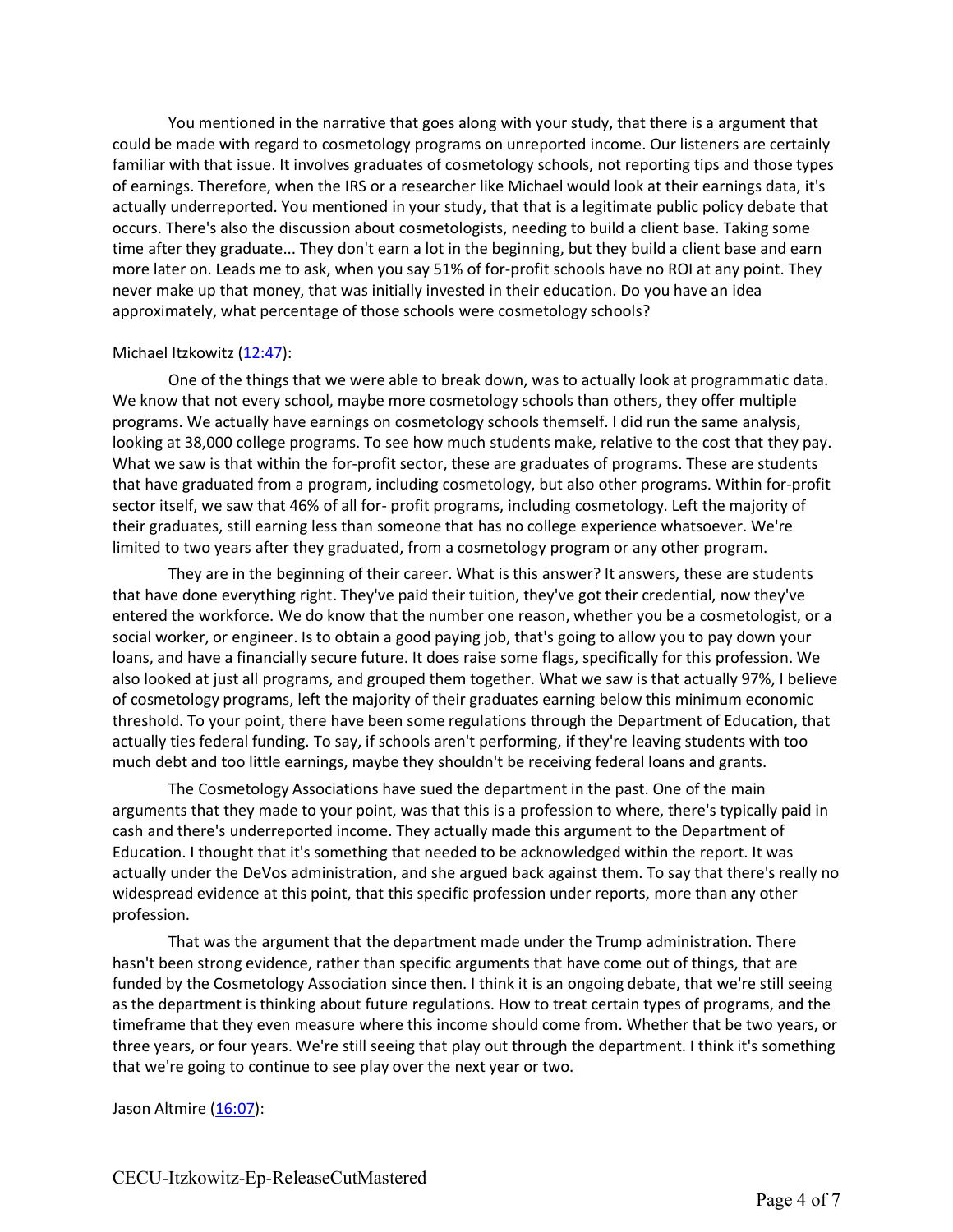I won't belabor the point about cosmetology, because I do think it's widely accepted. That there are ancillary factors that go into that. There's certainly differences of agreement of opinion, on how much of a factor that plays in outside income, unreported income. Again, that ability over time to build your client base is important. What we did when we looked at your numbers, which your study's incredible. Is we took your data, and we eliminated cosmetology programs from that data. We ran the numbers from everybody else. What we found at that point was, if you look at ROI your first category is within five years.

Are you able to get a return on your investment to pay back that money, and make a positive income beyond that within five years? What we found is on the for-profit side, 36% of the schools that remained in that data set were able to do that. In the public sector, it was 56%. Within five years, 56% of public sector graduates get a positive return on their investment. For private nonprofits, it was 31%. Forprofit it was 36, nonprofits was 31%. I assume you probably ran these numbers as well. Did that result surprise you?

## Michael Itzkowitz (17:31):

I just looked at it in a little bit of a different way, and you looked at it in a very quick way. How quickly are graduates able to recoup their costs, which is the best case scenarios. I actually did it like a quick run. What about the schools that have no ROI? We know that they're just heavily concentrated within this specific field. Those are just the stats. We do know that they're also heavily concentrated cosmetology programs, under the for-profit umbrella, for whatever reason that may be. I actually removed these programs. Before removing them, I could see just at the programmatic level, that 46% of all for-profit programs left the majority of their graduates, still earning less than someone with no college experience. When you remove the cosmetology programs, which are just so plentiful within the specific sector.

I saw that number go down from 46 to 33%. From a public policy standpoint, I think that it still presents a high risk, of whether or not they're included in the data itself. I oftentimes put out data for objective reasons, so that folks like yourself and other policy makers can use it. To think about, what's the appropriate way to approach this. There's legitimate differences between different types of professions, and when they may start earning more or earning less. There's also questions that in terms of the training, that goes into these programs. Some folks have said, there's extensive training. Sometimes rightfully so, because they're dealing with complicated things in certain types of cosmetology. There are other pieces of cosmetology programs, that could possibly benefit from a shorter timeframe, which would make the cost less.

It also just raises the question of, with any type of program cosmetology included, if we're preparing students for jobs that don't necessarily exist, or that they don't pay as much as they should. That's the interesting thing about the programmatic data that folks can use, whether at the institution level itself. If you're offering a number of different programs, you can see which ones are working really well. And then where you see more students struggling, in terms of economic ROI. You can make smart operational decisions. That with actionable data, to at least at the minimum dig deeper. To figure out whether it's the program itself, whether it possibly it's the professors, or whether you're offering programs to where jobs don't necessarily exist within your geographic region. We're starting to scratch the surface, we're going to get more years worth of data.

I do hear consistently that folks are interested from all different levels. They're using the data. They're just starting to understand that the data's even there. I think that it's normalizing that the data's there before. If you don't know it's there, you can't use it. They're starting to see it and think, operationally how can I improve? How can I incorporate this into my strategic plan? Think about long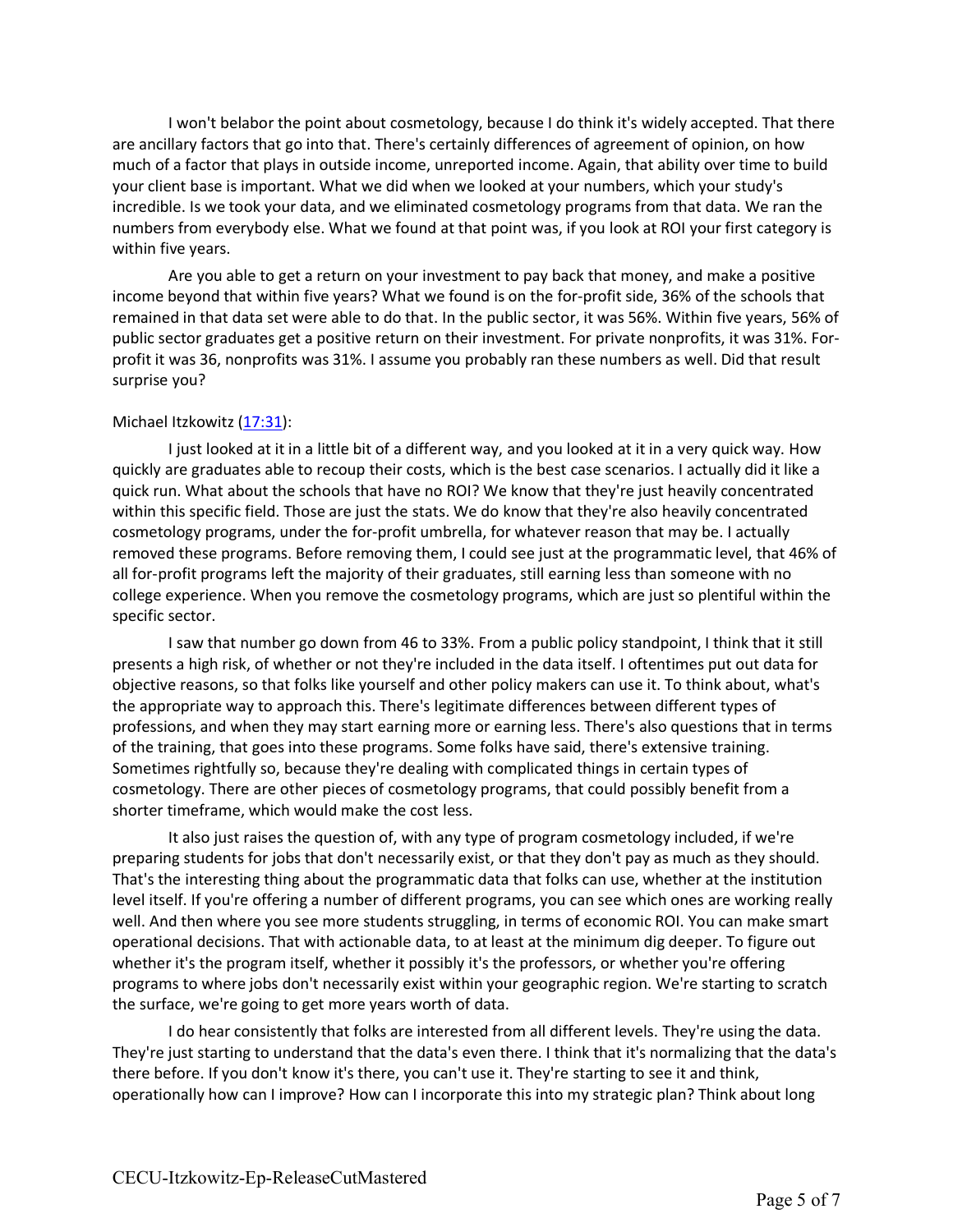term outcomes, just to help students succeed. I do generally believe that a lot of folks in the college industry, are there to help students succeed. We have some more better and actionable data, that can hopefully help do that.

### Jason Altmire (20:55):

I wanted to close by talking about the next step in this process. You've done something very interesting, that also got a lot of national attention. Where you looked at these numbers and you extrapolated them, based upon the college rankings that we hear so much about. Everybody follows the US news. Rankings every year, and other publications that do that. Parents and students rely on that, when they make their decision. You looked at social mobility as part of the ranking system. You applied some of the data that we're talking about, and added some new factors. I wonder if you could talk a little bit about, how that research came to be. What you found, and where you hope to go from here.

## Michael Itzkowitz (21:38):

This has all been an evolution. As you start to do this and thinking about value, you see that there's different metrics that you can dig into. One of the things that I and I think many others are interested in, is are we providing students with mobility, and how are institutions actually serving low and moderate income students? Not just the more affluent students, who get into the schools that top the US news rankings every year. It's the same schools, the same well resourced schools that are shuffled around. I decided to run the price to earnings premium on low income students, which the department defines as students whose families make between zero and \$30,000 a year. Really the lower income students, some of our most vulnerable students, and you can actually see how much they're paying. Which is different than your average student. You can also see how much they're making, and use that earnings boost to also calculate this ROI.

How much are they paying for a credential, relative to how much are they making? That's obviously going to be different, than an average or higher income student. I wanted to see where are low income students getting the best ROI. I ran these numbers, and I was super excited about this project. What did I find where students were getting the best ROI? It happened to be places like Harvard, Stanford, Duke, University of Chicago. I basically recreated the US news rankings again. And I'm like, great job Mike, you just mimic the US news rankings. That was something that I was really excited about. Then I started to look at the percentage of lower income students, and proportion that they actually enroll every year. If you are gifted and lucky enough to get in some of these schools, you are going to do very well. You are going to have the best ROI. If you're also gifted enough to get into these schools, you're probably going to do very well and succeed in many other colleges.

I noticed these low proportion of Pell Grant recipients at these top ROI, was for low income students. I thought, what's the purpose of higher education and even rankings? Is it to just reproduce the same well resource schools year after year? Or is it actually to leave this generation, better off than the previous generation? I always thought that was what a lot of us think is the purpose. To ultimately lift folks up, rather than just reproduce the same affluent folks. In the same very well, highly exclusive, rather than inclusive schools. I decided to take this index of this ROI for low income students. Look at the proportion of Pell Grant students that each of them enroll, and create an index by multiplying those numbers. What happened, is while Harvard was ranked number four on the best ROI for low income students. In terms of economic mobility, they went from number four to number 847.

You had university of Chicago. Who if you get in there, you are going to do great. They're ranked number eight, in terms of ROI for low income students. But when you take the percentage of low and moderate income students into account, they drop from number eight to number 860. Who are the